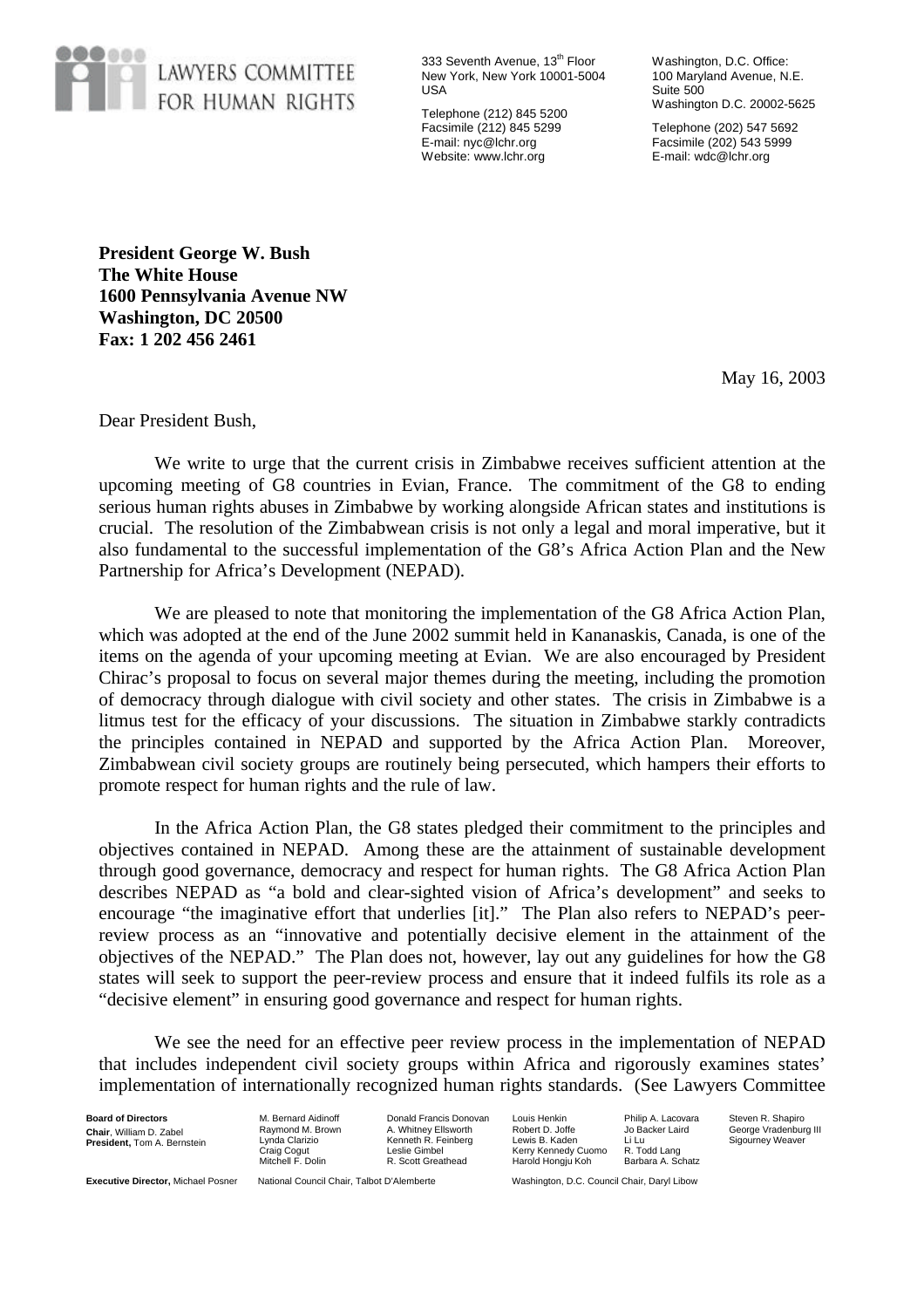letter to African heads of state, November 13, 2002, attached.) The peer review process should include an examination not only of a state's internal practices and implementation of human rights, but also should assess their policies towards other African states and the consistency of such policies with international human rights obligations.

We commend the commitment of the G8 states, contained in the Africa Action Plan, to establish enhanced partnerships with African countries whose performance reflects the principles and undertakings contained in NEPAD. In order for this commitment to be fully realized, such enhanced partnerships should be established with countries whose actions *both at home and in their relations with other countries in the region* are reflective of the principles of good governance, democracy and human rights. NEPAD is itself a regional initiative and requires regional vision and implementation, not only domestic policies and practices that conform with its aims.

Many crises of poverty, disease, armed conflict, and denial of democracy and human rights continue to plague Africa and fundamentally undermine efforts to achieve sustainable development. Combating such crises requires effective, co-ordinated strategies among African states and supported by the international community. The current situation in Zimbabwe is one such crisis, the details of which are well-documented by local and international organizations (see Lawyers Committee Briefing Paper for the G8, June 2002). Since your June 2002 meeting, the situation in Zimbabwe has further deteriorated, and it is largely the black population that is targeted for abuse. Serious human rights violations committed by the government and its agents continue to receive insufficient attention both within the region and internationally. Efforts to end the crisis must involve the combined efforts of governments and civil society groups in Africa which are encouraged by the G8. Fundamental human rights issues must be addressed, including bringing an end to political violence, arbitrary detention and torture, restoring full freedom of expression and association, ensuring the independence of the judiciary, and combating impunity for human rights abuses.

The very fundamental challenges to NEPAD presented by the Zimbabwe crisis and the response to it, and the creation of viable regional mechanisms to enhance respect for human rights in Africa must be prioritized at the G8 meeting. We would greatly appreciate your action in this regard and any information that you can provide to us in response to our concerns.

Sincerely,

Mike Posner

Michael Posner Executive Director

Cc: President Jaques Chirac Prime Minister Tony Blair Prime Minister Jean Chrétien